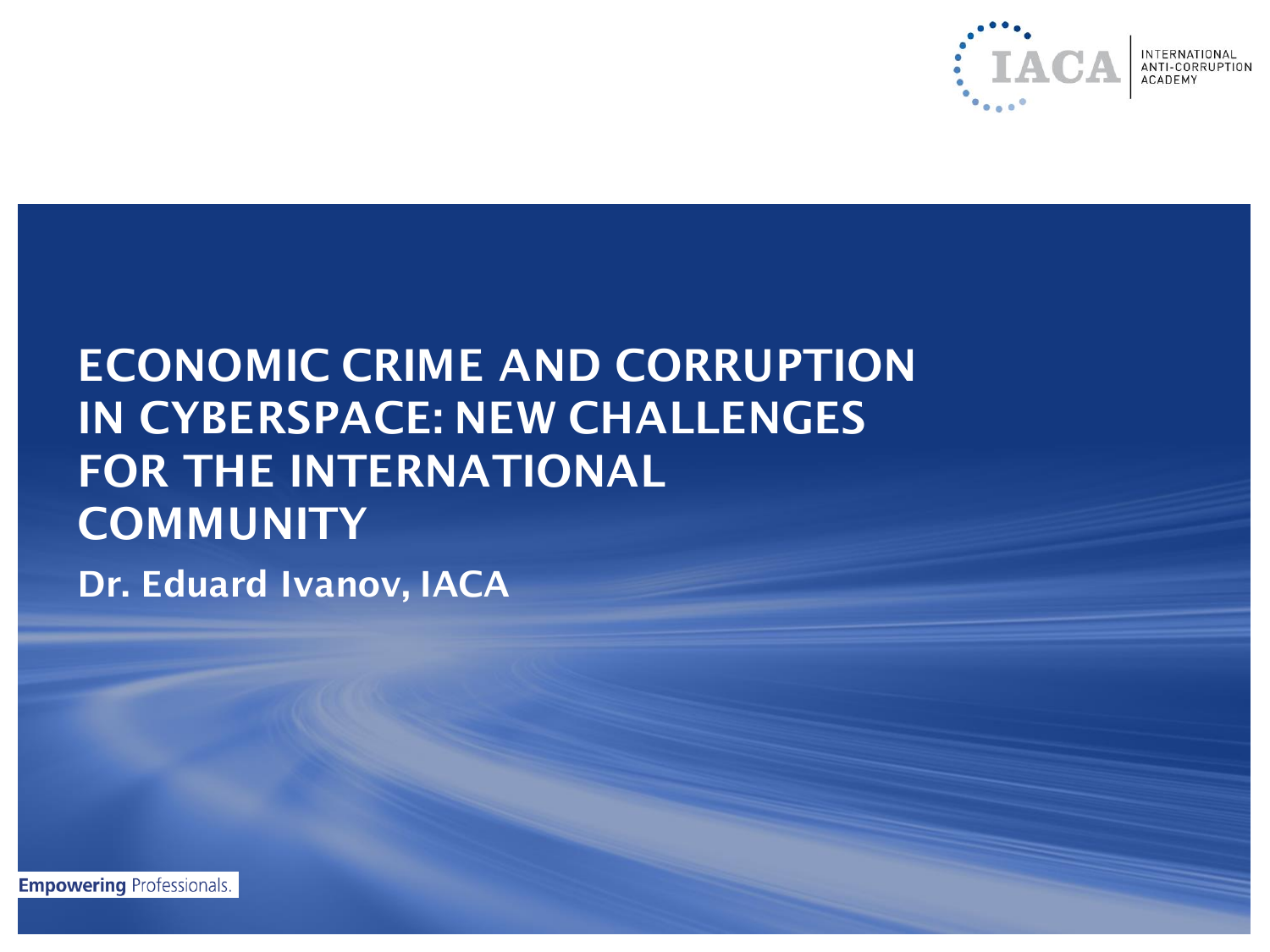

### THE USE OF CYBERSPACE FOR CRIMINAL PURPOSES

#### Economic Crime and Corruption in Cyberspace

• The use of new opportunities to facilitate criminal activities





• Cyberattacks

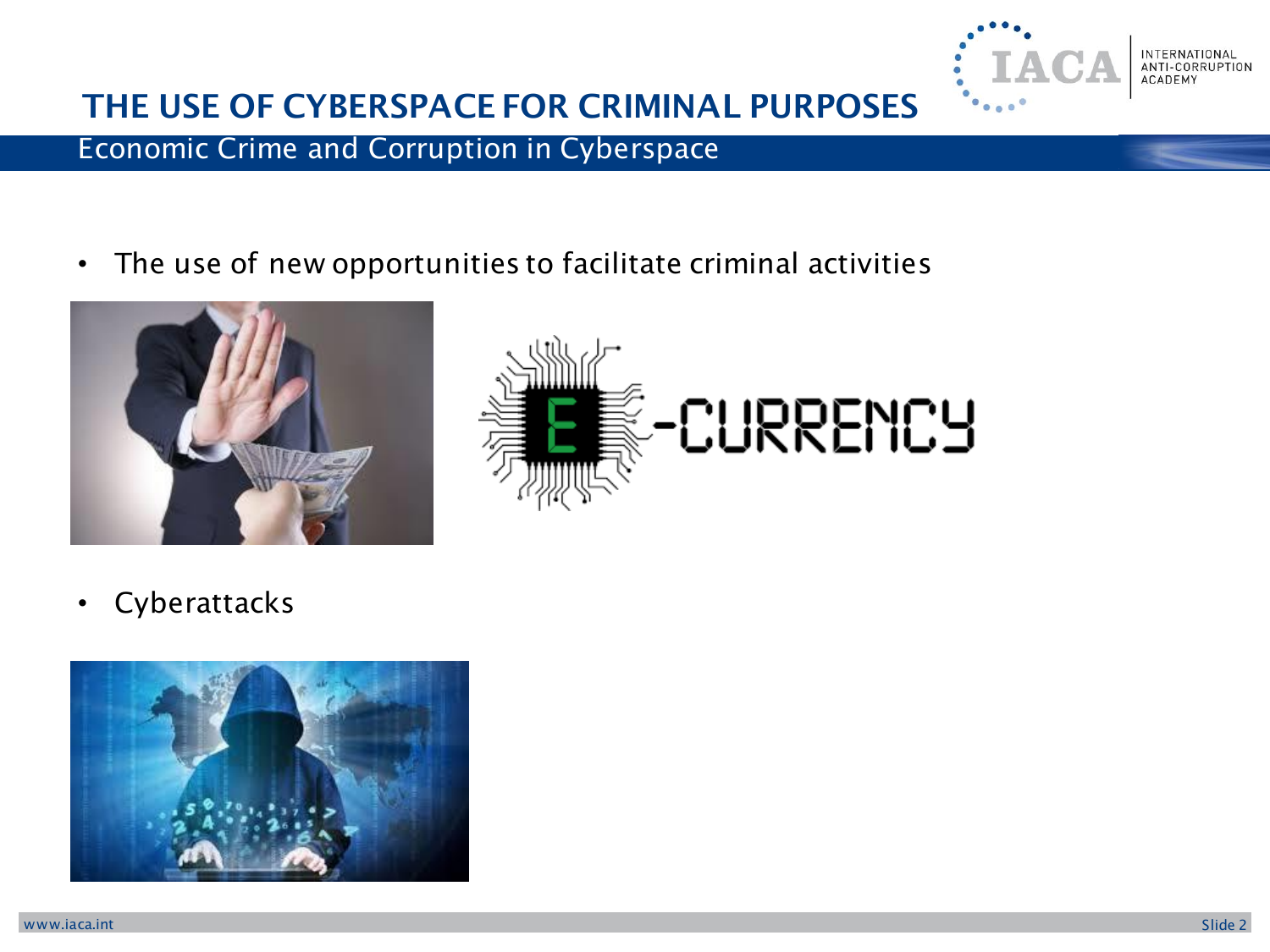

### FACILITATION OF CRIMINAL ACTIVITIES

- Use of new payment methods and e-carrencies for payments in the framework of criminal financial schemes
- Conducting multiple transactions between physical persons for purposes of terrorist financing, drug business, smuggling
- Collecting "charitable donations" for the financing of terrorism
- Use of front persons in ML/TF schemes
- Groups of professional criminal services providers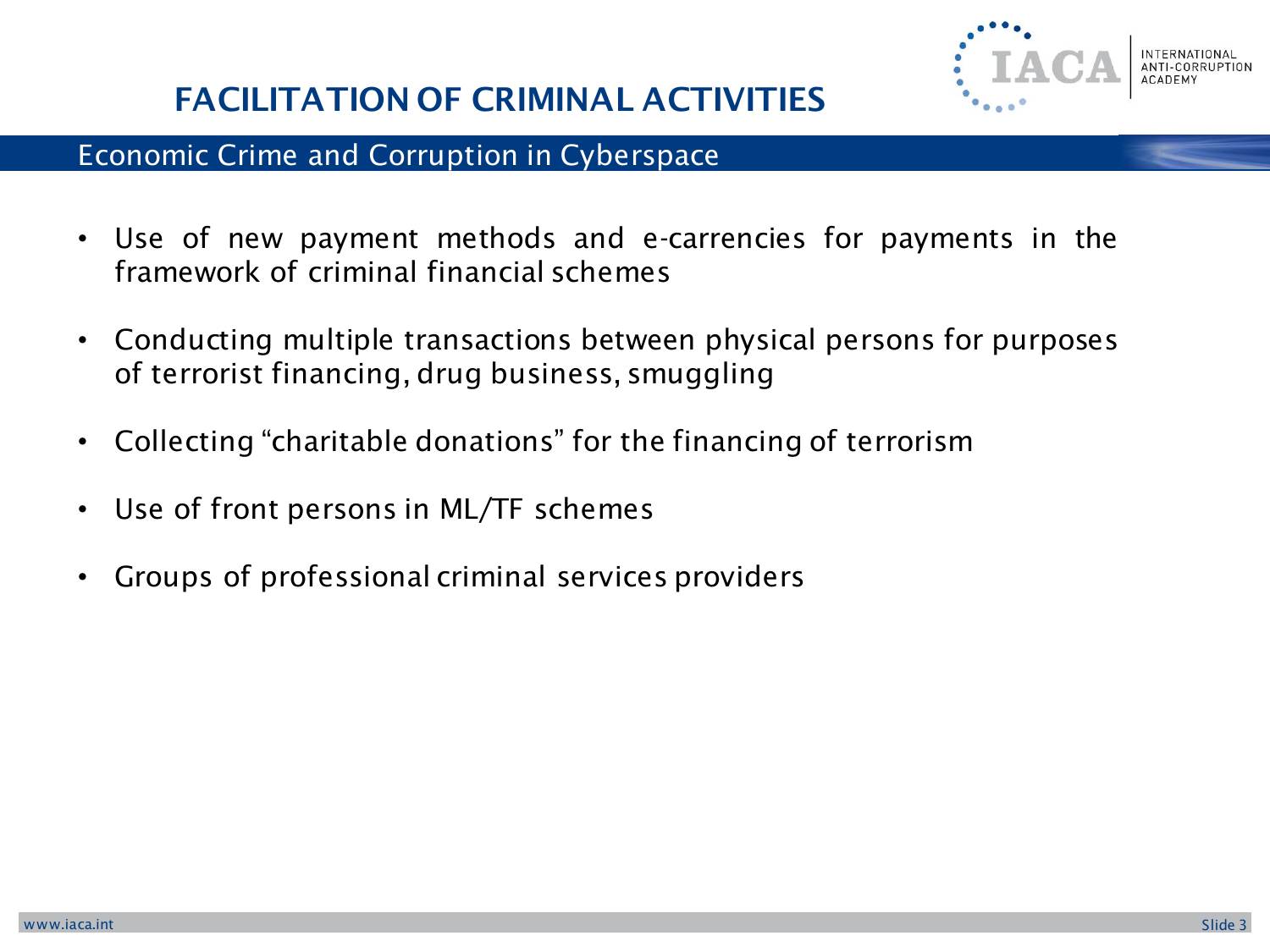### AIMS OF VARIOUS TYPES OF CYBERATTACKS

#### Economic Crime and Corruption in Cyberspace

• Access to computers and information. The final goals of attacks can be destruction, gathering or manipulation of computer data or causing financial damage (Use of hacking techniques)

• Loss of availability of web-sites (Use of bot – nets)

• Manipulation of IT – systems, responsible for administration and control of objects of physical infrastructure (airports. railway transport, subway etc.)





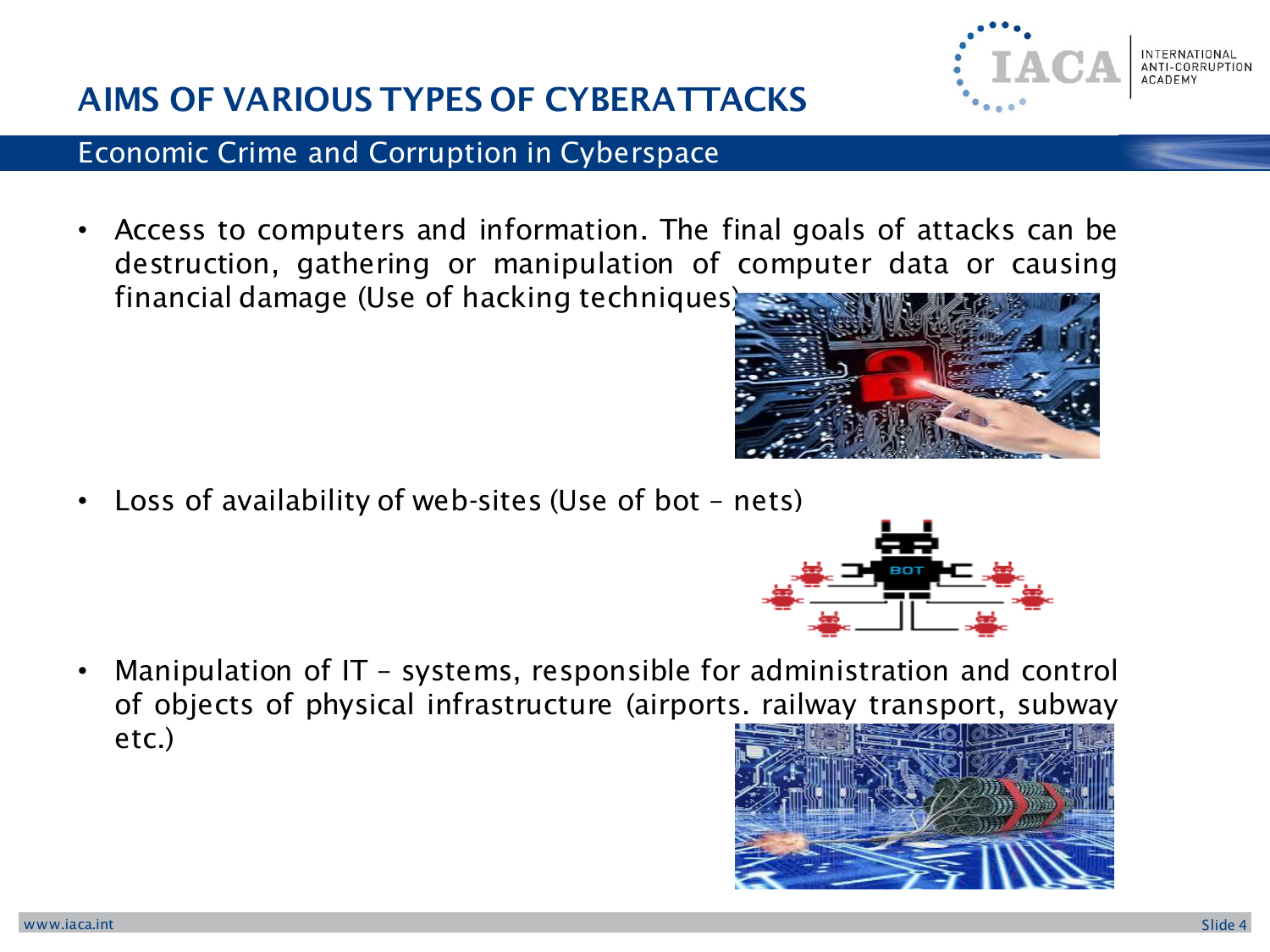### CORRUPTION AND CYBERSPACE



#### Economic Crime and Corruption in Cyberspace

- Use of new technologies for payments for corruption services
- Corruption contributes to cybercrime by facilitating access to information about cybersecurity measures



• Corruption can be a prerequisite for non-cooperation in combating crime in cyberspace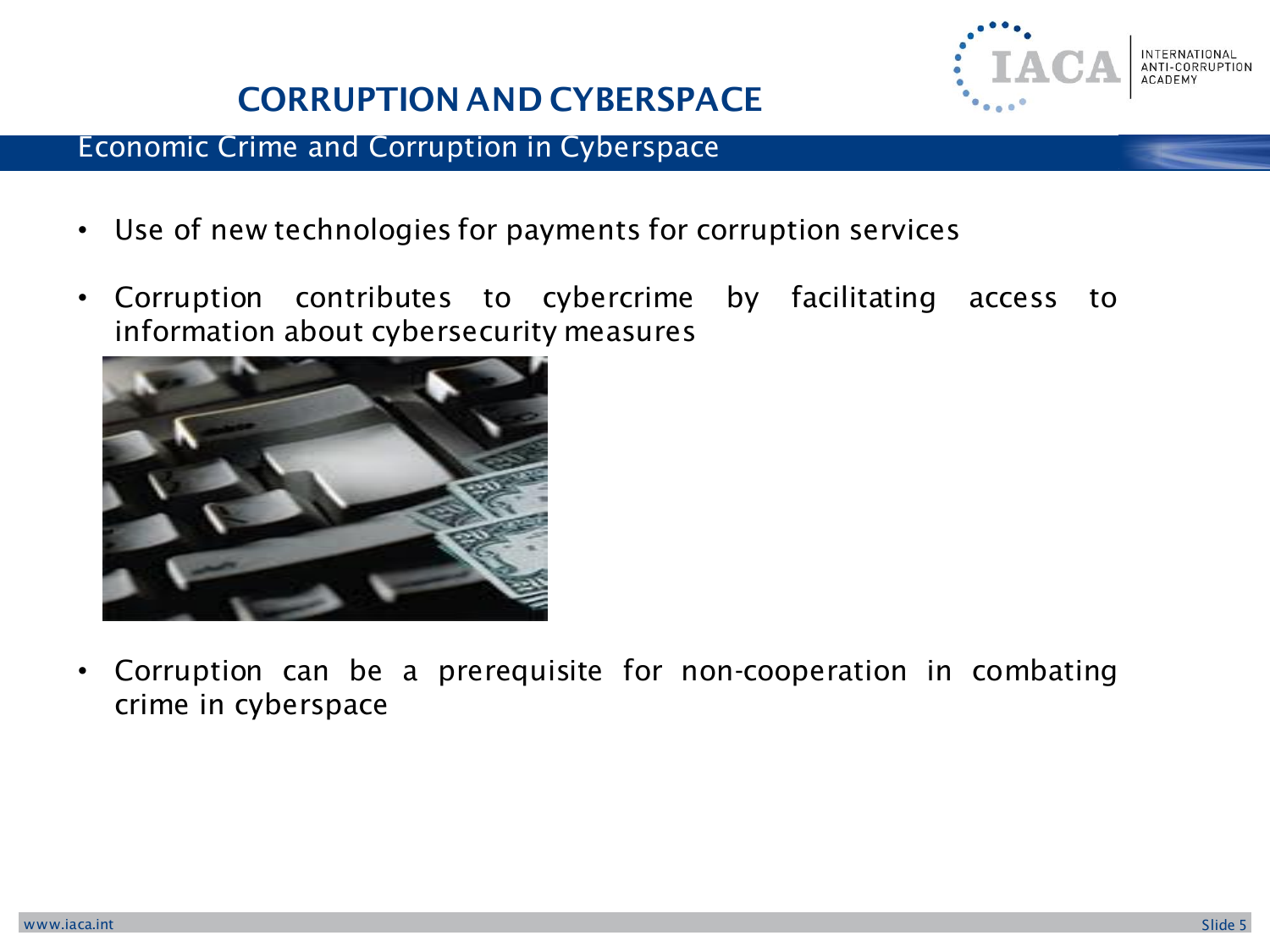### NEW CHALLENGES FOR THE INTERNATIONAL **COMMUNITY**



- Use of global cyberspace for criminal purposes
- Use of IT infrastructure in various countries
- Level of legal regulation of the relationship on the Internet is not sufficient
- Identification of the Internet users
- Limited time for requesting cooperation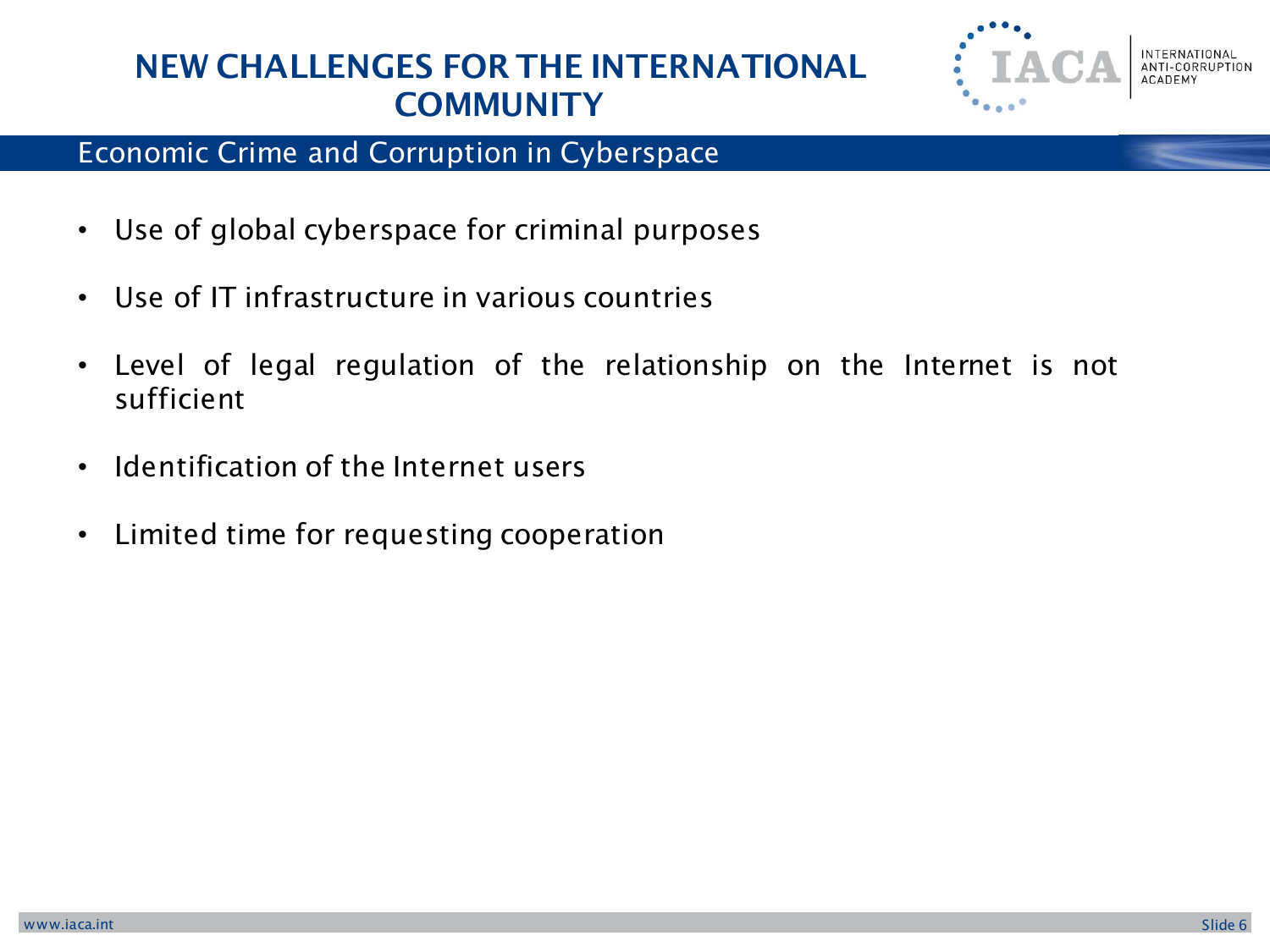

### EU LAWS AND REGULATIONS

- Directive 2009/110/EC of the European Parliament and of the Council of 16 September 2009 on the taking up, pursuit and prudential supervision of the business of electronic money institutions
- Directive (EU) 2015/2366 of the European Parliament and of the Council of 25 November 2015 on payment services in the internal market
- Directive (EU) 2015/849 of the European Parliament and of the Council of 20 May 2015 on the prevention of the use of the financial system for the purposes of money laundering or terrorist financing
- Regulation (EU) 2015/847 of the European Parliament and of the Council of 20 May 2015 on information accompanying transfers of funds
- Payment services providers are obliged to take measures to prevent money laundering and financing of terrorism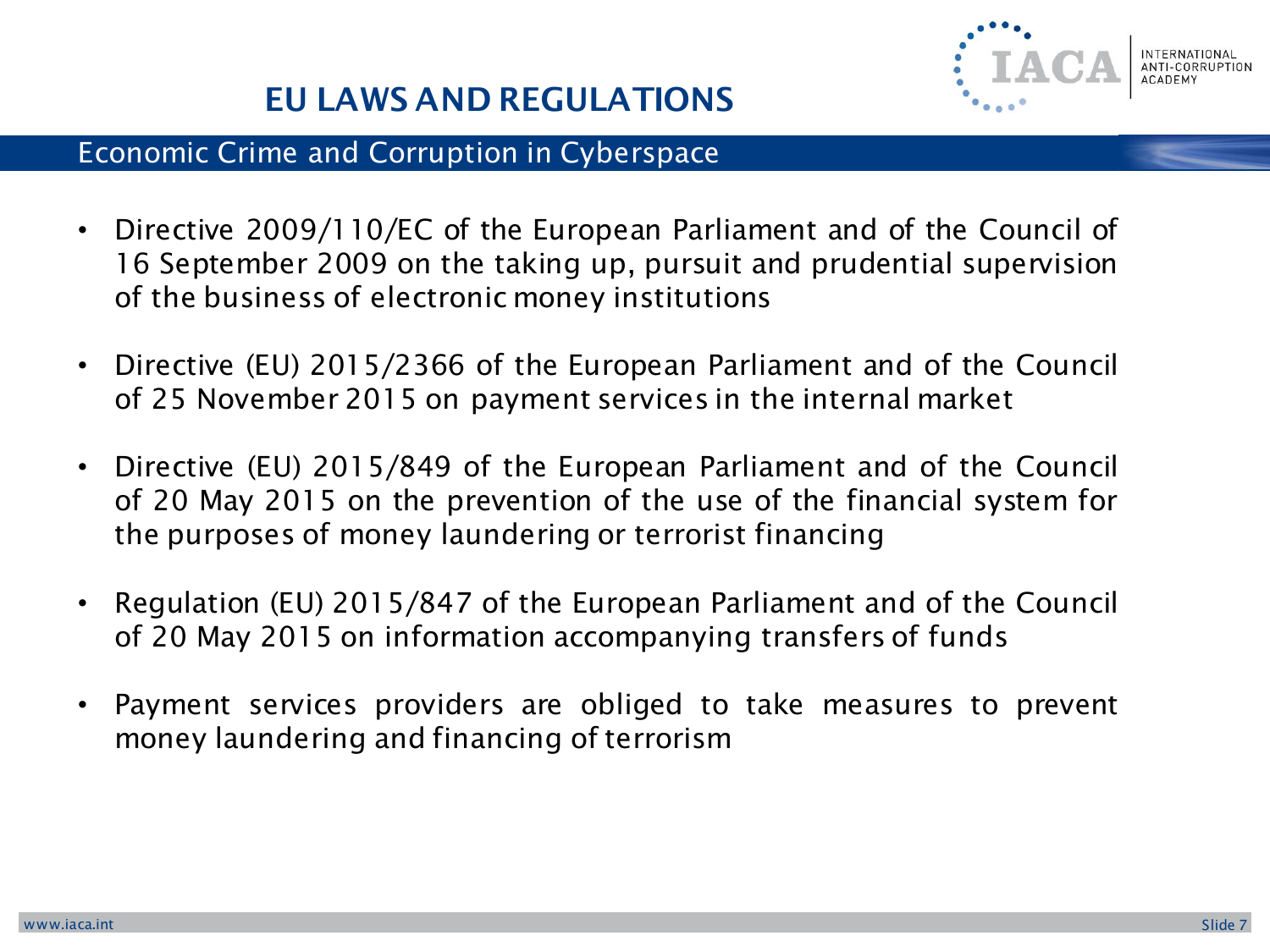

### CHALLENGES FOR PAYMENT SERVICES PROVIDERS

- Opening an account or providing services without presence of customer at the same place (various thresholds in national AML/CFT laws)
- Defining acceptable level of due diligence
- Mitigating legal and reputational risks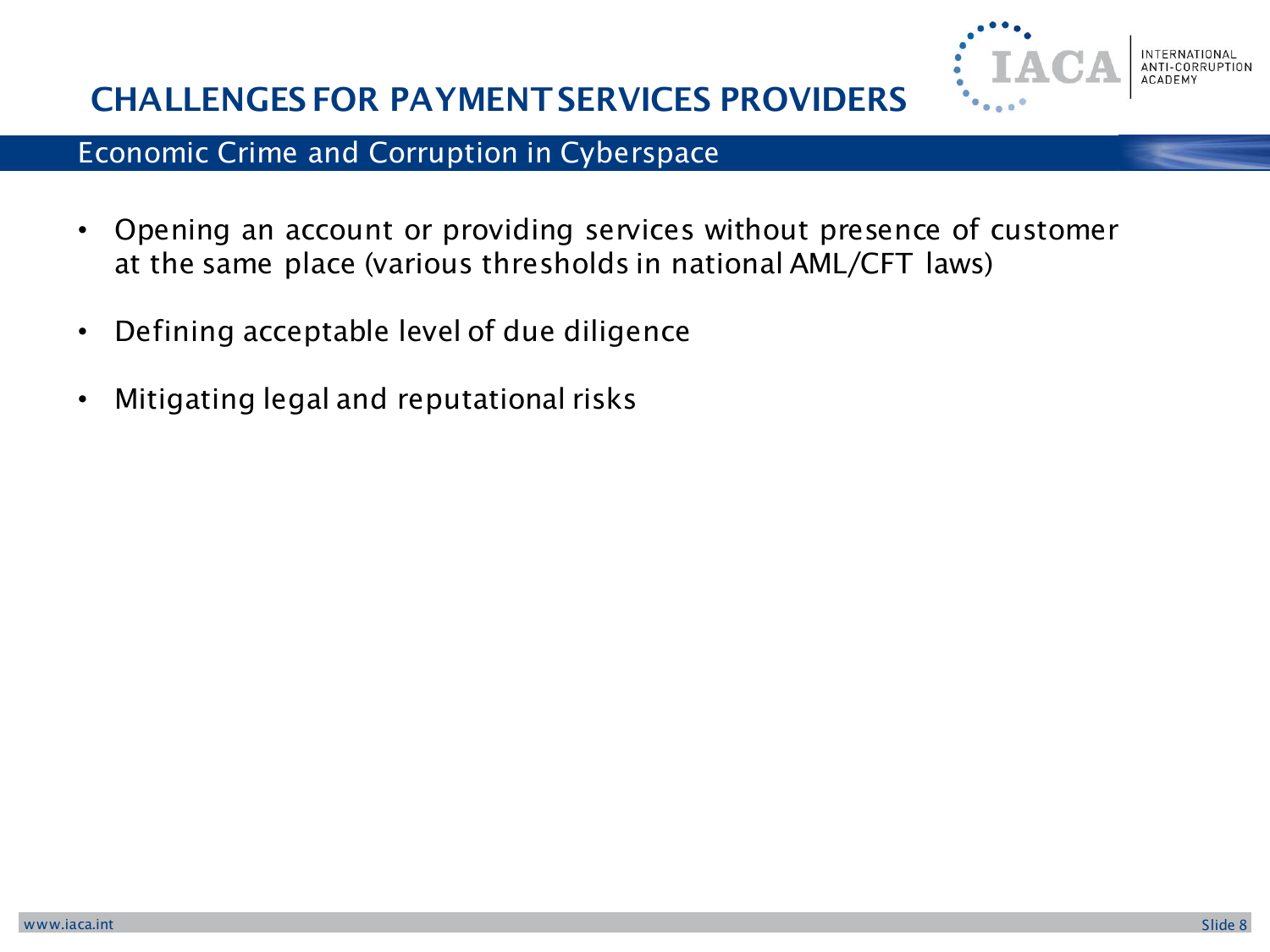

### OPENING AN ACCOUNT OR PROVIDING SERVICES

- Directive (EU) 2015/849. Threshold for simplified identification and due diligence – 250 -500 Euro
- Czech Republic 250 euros, or 500 euros in case of electronic money usable only for domestic payment transactions, or in case of a rechargeable medium, should there be an annual limit of 2,500 euros, with the exception of cases when the holder of electronic money converts back more than 1,000 euros in a calendar year (Selected measures against legitimization of proceeds of crime and financing of terrorism (AML/CFT Act), Act 235/2008 Coll. of 2008)
- Estonia An electronic money institution may take simplified due diligence measures if an electronic money device does not allow for reloading and the amount saved in one electronic money device does not exceed 250 euros
- Estonia identification on the basis of a document issued by the Republic of Estonia for digital identification in particular cases (Money Laundering and Terrorist Financing Prevention Act of 2007)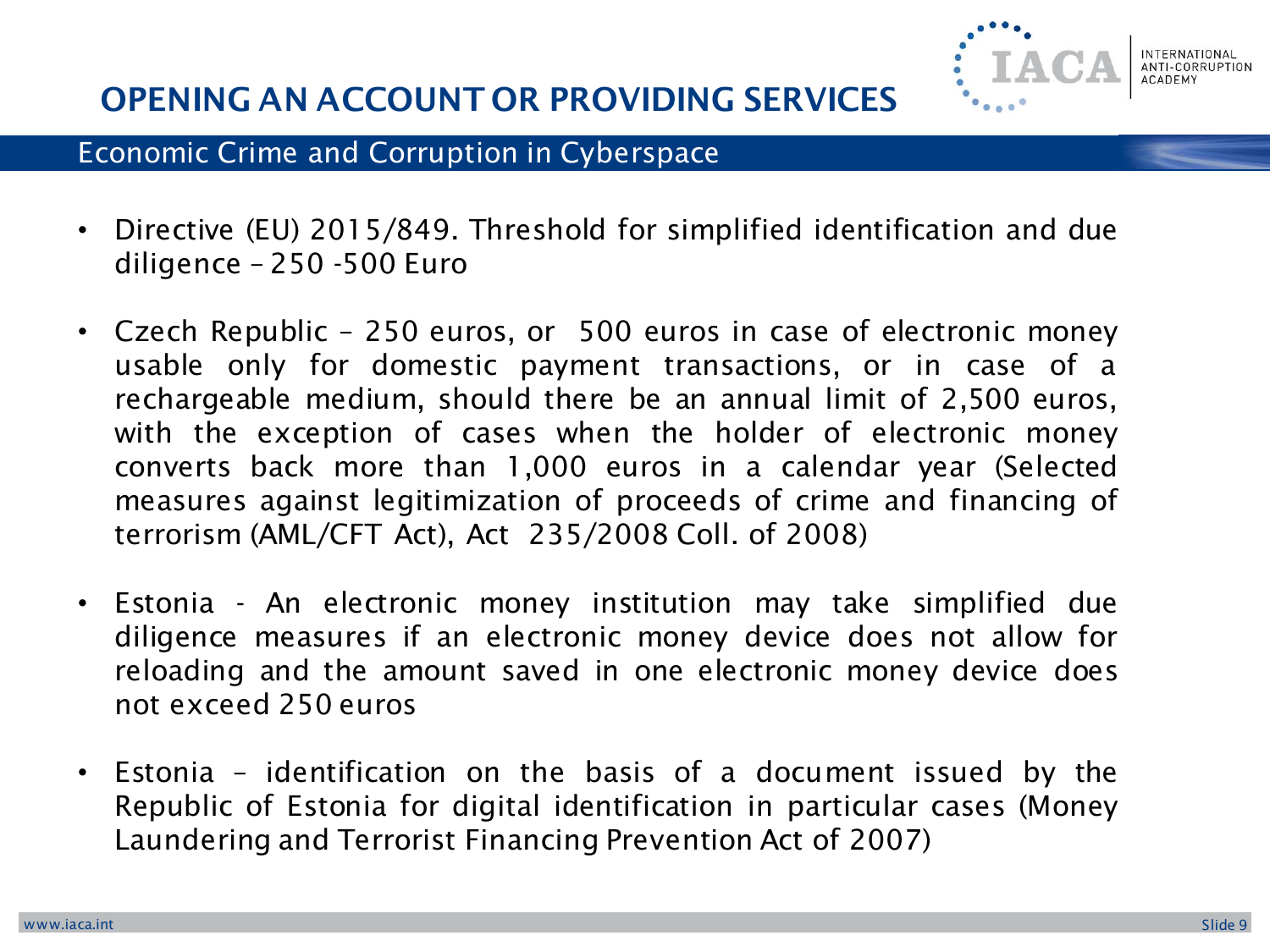

### PROBLEMS RELATED TO CYBERATTACKS

- Definition of cyberterritory of state
- Attribution of cyberattacks
- Assessment of potential damage from cyberattack to apply proportional measures
- Limited time for requesting cooperation in the situation of on-going cyberattack
- Applicable measures in the situation of threat of cyberattack
- Use of intelligence information as an evidence in international judicial procedure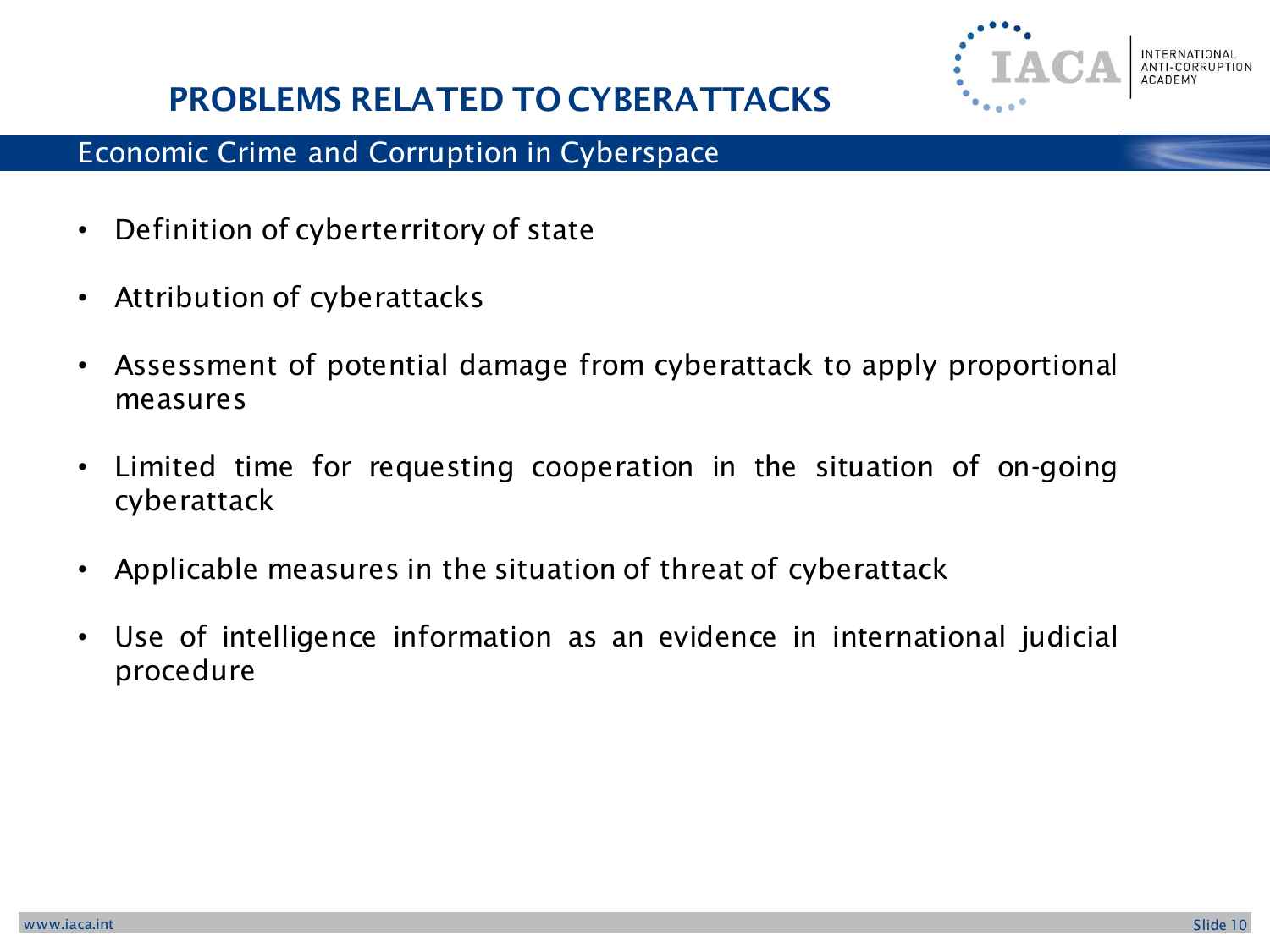- Defining the critical infrastructure and special protection measures (Project of the Global Commission on the Stability in Cyberspace)
- Developing international standards for identification of the Internet users
- Establishing special international on-line procedures for information exchange and requesting for assistance in cases of on-going or threatening cyberattacks in the circumstances of limited time
- Developing guidance for private sector on cybersecurity measures and related anti-corruption measures
- Developing legal rules which will allow the use of intelligence information in international courts